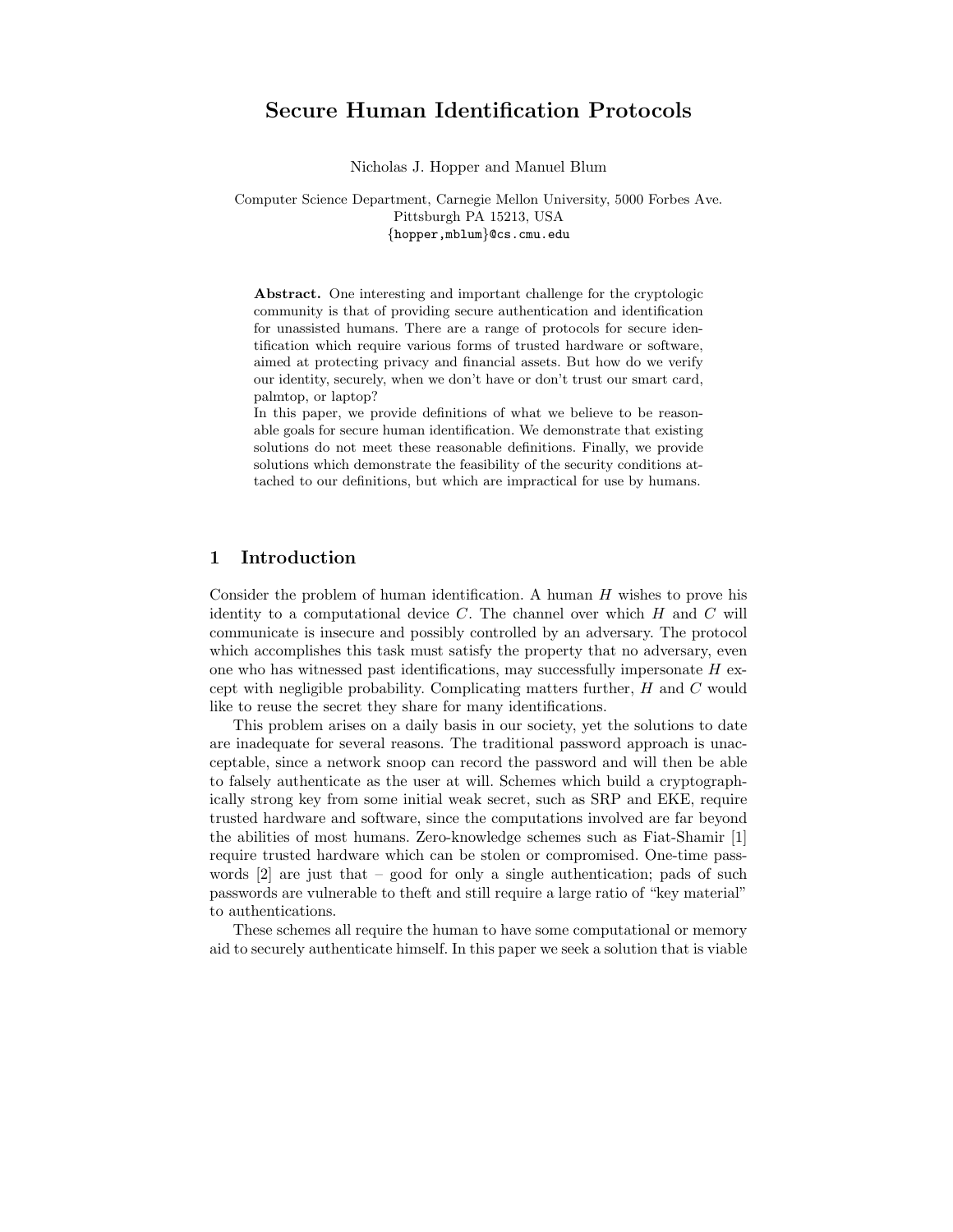for the traveler who lost his luggage, or the purchaser who forgot his wallet. We believe that practical scenarios such as these justify the need for such a solution.

An alternative to the above schemes (SRP, EKE, Fiat-Shamir, one-time passwords) is a challenge-response protocol:

- The user and computer share a secret.
- The computer randomly challenges the user
- The user responds in such a way that an adversary cannot easily learn the secret.

Papers by Matsumoto and Imai [3], Wang et al [4], and Matsumoto [5] provide schemes which are sufficient for a small number of authentications. In their case, the secret can be recovered in polynomial time once a linear (in the size of the secret) number of authentications have been witnessed by an eavesdropper. (In our case, the number of authentications that must be witnessed to recover a secret in polynomial time is quadratic in the size of the challenge, which in turn is superpolynomial in the size of the secret.) Naor and Pinkas [6] give an identification protocol which is secure for a number of identifications which is linear in the size of the challenge and which requires a low-tech hardware item: a transparency. If stolen, the transparency can be copied and used to masquerade successfully as the legitimate user.

It is the goal of this paper to suggest that protocols which allow unaided humans to identify themselves securely and repeatedly may be feasible and should be a goal of the cryptographic community. In Section 2 we provide security definitions which we contend should be the goal of human identification protocols. In Section 3, we give examples of some cryptographic primitives which humans can execute without assistance. Section 4 gives a protocol which is provably secure against eavesdropping adversaries, based on these primitives; Section 5 outlines a protocol which is heuristically secure against arbitrary adversaries. This protocol is composed of a small number of steps that are individually feasible for humans. As a whole, however, the protocol requires too much computation (and possibly too much memory) to be practical for most humans.

# 2 Definitions

We begin by formally defining the notion of an identification protocol, and what we will mean for a protocol to be human executable. We then define two notions of security, in terms of passive and active adversaries. Finally we show how some traditional solutions to this problem either fail to satisfy the conditions of human execution or security.

## 2.1 Human Identification Protocols

We follow [7] in defining a protocol as a pair of (public, probabilistic) interacting programs  $(H, C)$  with auxiliary inputs; we denote the result of interaction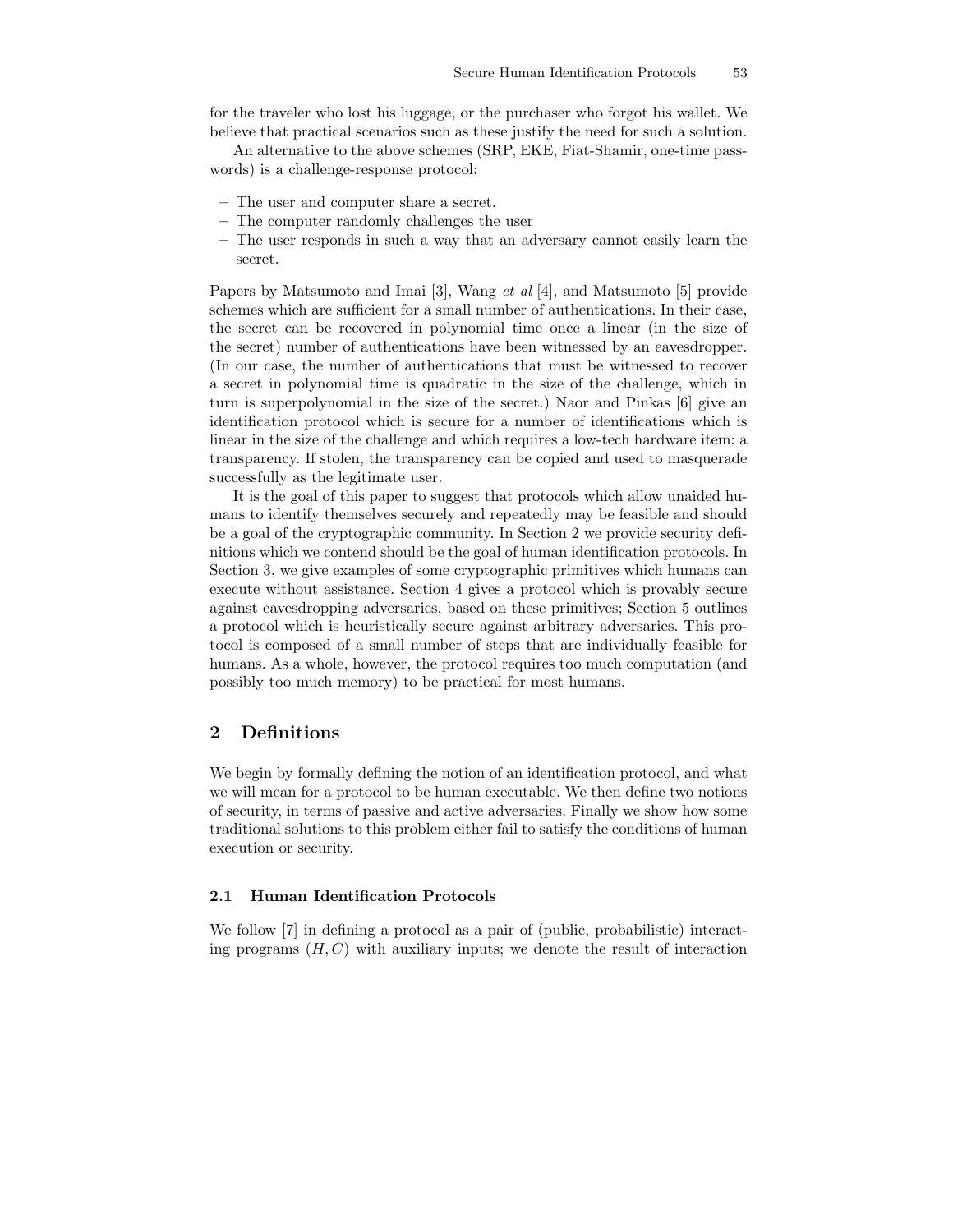between H and C with inputs x and y as  $\langle H(x), C(y) \rangle$  and we denote the transcript of bits exchanged during their interaction by  $T(H(x), C(y))$ . A protocol yields some form of identification if  $H$  and  $C$  accept with high probability when run with the same auxiliary input and reject with high probability when run with different auxiliary input.

Definition 1. An identification protocol is a pair of probabilistic interactive programs  $(H, C)$  with shared auxiliary input z, such that the following conditions hold:

- For all auxiliary inputs z,  $Pr(\langle H(z), C(z) \rangle = \text{accept}] > 0.9$
- For each pair  $x \neq y$ ,  $Pr(\langle H(x), C(y) \rangle) = \text{accept}] < 0.1$

When  $\langle H, C \rangle$  = accept, we say that H verifies his identity to C, C authenticates  $H$ , or  $H$  authenticates to  $C$ .

In this paper we are interested in the case where H can be executed by a human. For the reasons outlined in Section 1, we rule out any form of computational aid. Additionally, we allow for occasional human error and varying abilities of the human population:

**Definition 2.** An identification protocol  $(H, C)$  is said to be  $(\alpha, \beta, t)$  - human executable if at least a  $(1 - \alpha)$  portion of the human population can perform the computations H unaided and without errors in at most t seconds, with probability qreater than  $1 - \beta$ .

An ultimate goal might be to design a (.1, .1, 10)-human executable identification protocol that also meets the security definitions defined subsequently; the protocols we give here are on the order of  $(0.9, 0.2, 300)$ -human executable, which is clearly not practical as a replacement for traditional solutions to the problem. Still, since they meet our security conditions, we believe they provide evidence that such a protocol is feasible.

A practical issue concerns whether the claim " $(H, C)$  is  $(\alpha, \beta, t)$ -human executable" can be demonstrated. Since we lack a well-defined model of human computation, establishing the claim rigorously seems infeasible in most cases. However, we believe that for the present, in many cases such claims can be evaluated intuitively. In cases where they cannot, empirical evidence should suffice.

### 2.2 Security Definitions

We give both a weak characterization of security, in terms of *passive* adversaries, and a strong characterization of security, in terms of active adversaries. Both characterizations are parameterized by a pair  $(p, k)$  where p gives the probability that a computationally bounded attacker can successfully simulate  $H$  to  $C$  after k interactions with  $H$  and/or  $C$ .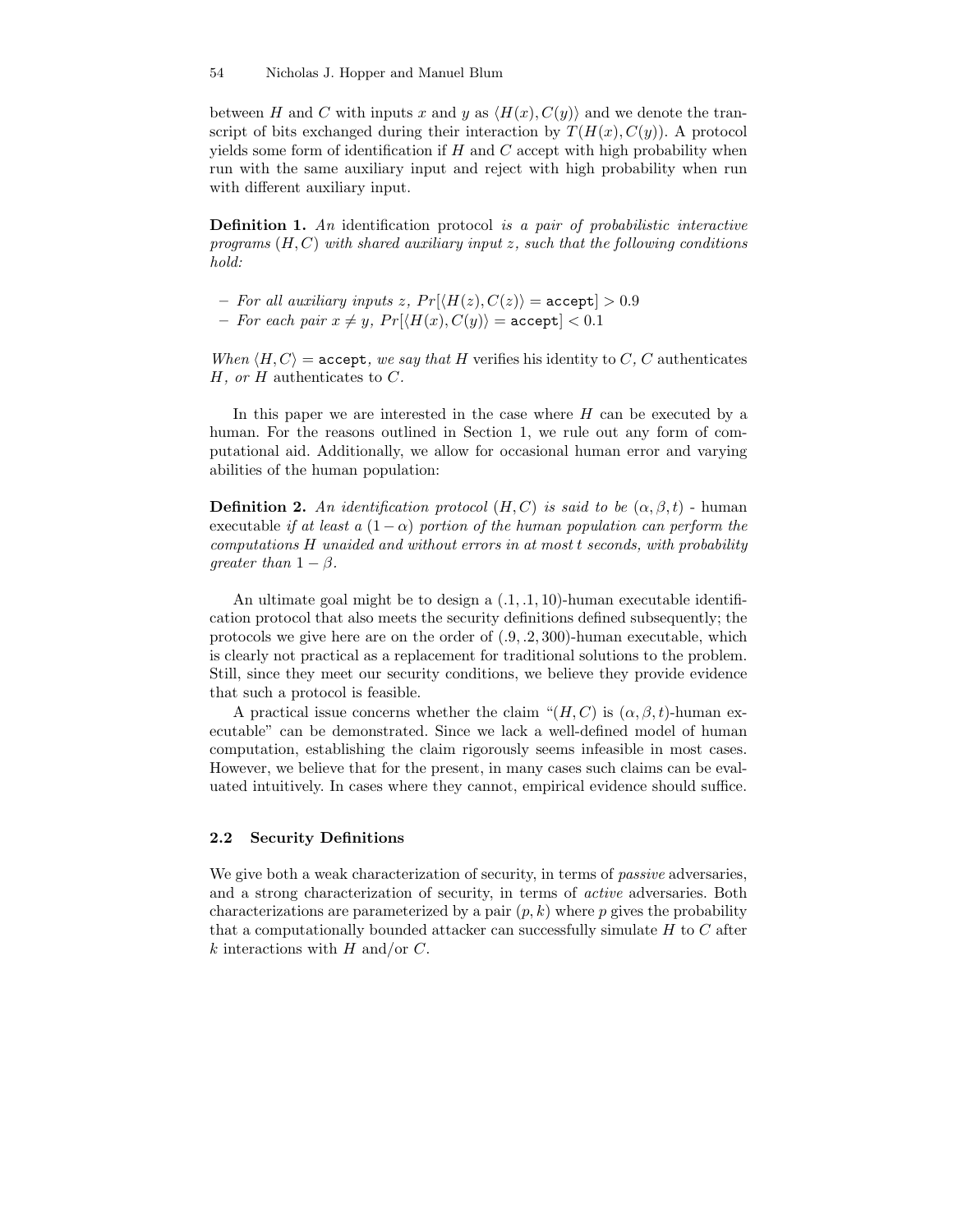**Definition 3.** An identification protocol  $(H, C)$  is  $(p, k)$ -secure against passive adversaries if for all computationally bounded adversaries A,

$$
Pr[\langle A(T^k(H(z), C(z))), C(z) \rangle = \text{accept}] \leq p,
$$

where  $T^{k}(H(z), C(z))$  is a random variable sampled from k independent transcripts  $T(H(z), C(z))$ .

That is, even after a passive adversary has witnessed k identification sessions between  $H$  and  $C$ , he still cannot successfully masquerade as  $H$  with probability greater than  $p$ . A passive adversary models the eavesdropper or "shoulder-surfer" who is willing to watch  $H$  identify himself but does not control the communication channel between  $H$  and  $C$ . On the other hand, an active adversary is permitted to control the channel between  $H$  and  $C$ , which leads to a much stronger definition of security.

**Definition 4.** An identification protocol  $(H, C)$  is  $(p, k)$ -secure against active adversaries if for all computationally bounded adversaries A,

$$
Pr[\langle \mathcal{A}(T^k(\mathcal{A},H(z),C(z))), C(z) \rangle = \texttt{accept}] < p,
$$

where  $T^k(A, H(z), C(z))$  denotes a random variable sampled from k sessions where A is allowed to observe and make arbitrary changes to the communications between H and C.

This last definition is a theoretical goal which in practice is not achieved by any existing solution to this problem, except for the case  $k = 1$ . For example, most password-based protocols may be compromised in one authentication by a trojan horse which records the user's password before performing (or failing to perform) the computational steps involved. Therefore, we will relax this condition as follows. We will allow a third outcome for the interaction of H and C (and any third parties): we will allow  $H$  to reject  $C$ . This will be denoted by  $\langle H(\cdot), C(\cdot) \rangle = \perp$ . Our relaxed security requirement is that after eavesdropping on k identification sessions,  $\mathcal A$  still has probability at most q of interacting with  $H$  and  $C$  without being detected:

**Definition 5.** An identification protocol  $(H, C)$  is  $(p, q, k)$ -detecting against active adversaries if for all computationally bounded adversaries A,

 $- Pr[\langle H(z), \mathcal{A}(T^k(H(z), C(z))) \rangle \neq \perp] < q$  $-\ Pr[\langle {\cal A}(T^k(H(z),C(z))), C(z)\rangle = {\tt accept}] < p \, \, .$ 

In this setting, we deprive the adversary  $A$  of the opportunity to interfere with communication between  $H$  and  $C$ . For a protocol satisfying this security condition,  $H$  should consider his communications with  $C$  to be compromised once  $H$  rejects  $C$ , and should not respond to any further authentication requests until the parties may securely exchange a new secret  $z'$ .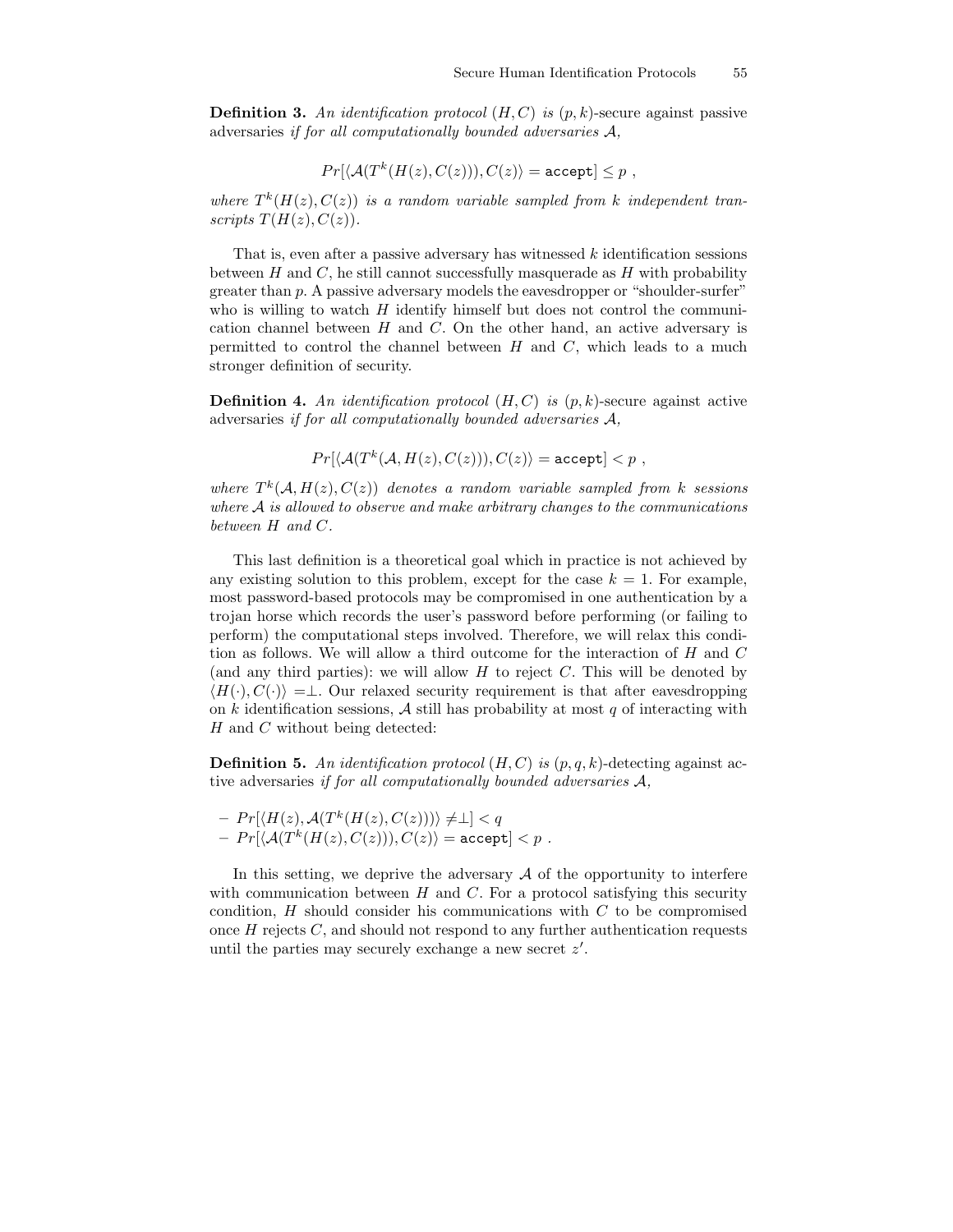#### 56 Nicholas J. Hopper and Manuel Blum

We note that in the human-executable setting some parameters may be relaxed when compared with computationally intensive protocols for identification. For example, a "standard" cryptographic goal for an identification protocol might be a protocol which is  $(2^{-m}, 2^{-m}, 2^{100})$ -detecting against active adversaries. But when a human is providing the transcripts for  $T^k(C(z), H(z))$  it is quite reasonable to expect that security for  $10^6$  authentications will be sufficient, since a human would take decades to provide so many. Further, many applications which require human authentication are apparently more tolerant to false positives; for example, most automated teller machines have a confidence level of only  $10^{-4}$ . Thus a  $(10^{-6}, 10^{-6}, 10^{7})$ -detecting protocol may be acceptable for humans.

## 3 Plausible Hard Problems

In this section we introduce two computational problems as candidates for constructing secure human executable authentication protocols, along with some evidence that these computational problems are hard. Both problems can be characterized as loosely based on the sparse subset sum problem, taken over vectors of digits, with some twists intended to allow more authentications.

#### 3.1 Learning Parity in the Presence of Noise

Suppose the secret shared between the human and the computer is a vector x of length n over  $GF(2)$ . Authentication proceeds as follows: The computer, C, generates a random *n*-vector **c** over  $GF(2)$  and sends it to the human, H, as a challenge. H responds with the bit  $r = c \cdot x$ , the inner product over  $GF(2)$ . C accepts if  $r = c \cdot x$ . Clearly on a single authentication, C accepts a legitimate user H with probability 1, and an impostor with probability  $\frac{1}{2}$ ; iteration k times results in accepting an impostor with probability  $2^{-k}$ . Unfortunately, after observing  $O(n)$  challenge-response pairs between C and H, the adversary M can use Gaussian elimination to discover the secret  $x$  and masquerade as  $H$ .

Suppose we introduce a parameter  $\eta \in (0, \frac{1}{2})$  and allow H to respond incorrectly with probability  $\eta$ ; in that case the adversary can no longer simply use Gaussian elimination to learn the secret x. This is an instance of the problem of learning parity with noise (LPN). In fact the problem of learning  $\bf{x}$  becomes NP-Hard in the presence of errors; it is NP-Hard to even find an x satisfying more than half of the challenge-response pairs collected by  $M$  [8]. Of course, the hardness results of Håstad  $[8]$  simply imply that there exist instances of this problem which cannot be solved in polynomial time unless P=NP; it is still possible that the problem is tractable in the random case. However, Kearns[9] has shown that in the random case, parity is not efficiently learnable in the statistical query model; and all known efficient learning algorithms for noisy concepts can be cast in this model. Additionally, Blum et al [10] show that for the case of uniformly distributed challenges, weak prediction is equivalent to strong prediction – that is, any algorithm to predict the next response bit with probability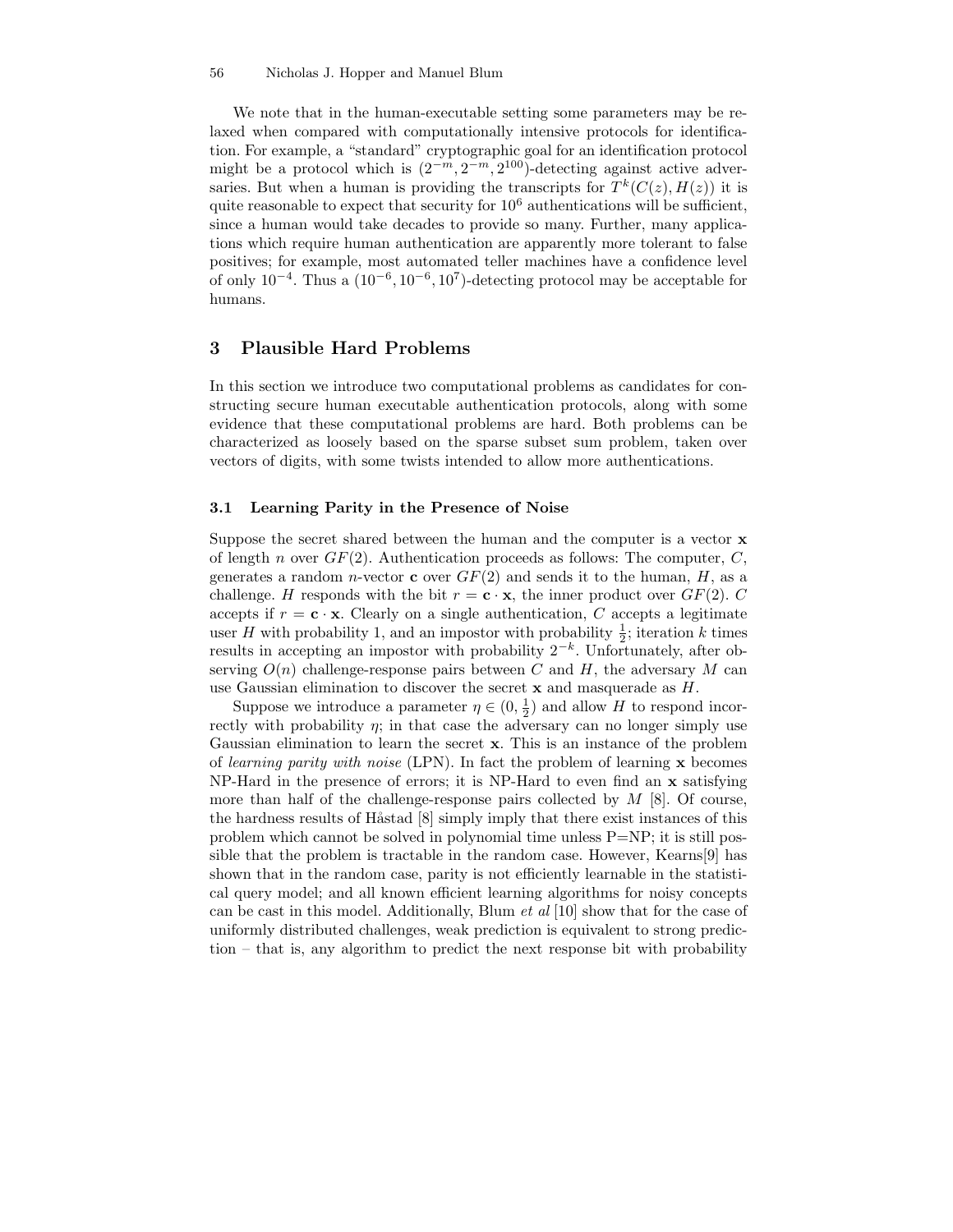$\frac{1}{2} + \frac{1}{n^c}$  can be used to recover the underlying parity function; and any algorithm which can learn LPN when the parity function is chosen uniformly can be used to learn arbitrary parity functions. Further, the best known algorithm for the general random problem, due to Blum, Kalai and Wasserman, requires  $2^{\Omega(n/\log n)}$  challenge-response pairs and works in time  $2^{\Omega(n/\log n)}$ ; here we will give some evidence that this problem is, in fact, uniformly hard and cannot be solved in time and sample size  $poly(n, 1/(\frac{1}{2} - \eta))$ .

In the following, we will refer to an instance of LPN as a  $m \times n$  matrix **A** (where  $m = poly(n)$ ); a m-vector **b**, and a noise parameter  $\eta$ ; the problem is to find a n-vector **x** such that  $|\mathbf{Ax} - \mathbf{b}| \leq \eta m$ , where  $|\mathbf{x}|$  denotes the Hamming weight of the vector x.

#### Lemma 1. (Pseudo-randomizability)

Any instance of LPN can be transformed in polynomial time into an instance chosen uniformly at random from a space of  $2^{n^2}$  possibilities.

PROOF: Choose the  $n \times n$  matrix  $\mathbf{R} \in U$   $\{0,1\}^{n^2}$ ; Then if there is a solution to the instance  $(AR, b, \eta)$ , say y, then we have:

$$
|(\mathbf{AR})\mathbf{y}-\mathbf{b}|\leq \eta m\;,
$$

and if we let  $\mathbf{x} := \mathbf{R} \mathbf{y}$  we find that  $\mathbf{A} \mathbf{x} = \mathbf{A}(\mathbf{R} \mathbf{y}) = (\mathbf{A} \mathbf{R}) \mathbf{y}$ , which yields the desired x, since:

$$
|\mathbf{A}\mathbf{x} - \mathbf{b}| = |(\mathbf{A}\mathbf{R})\mathbf{y} - \mathbf{b}| \le \eta m.
$$

Thus there is a polynomial-time transformation between adversarial instances and and a large class of random instances, such that a solution to the randomly chosen instance can be transformed into a solution to the adversarial instance. Phrased differently, each instance of LPN belongs to a space of  $O(2^{n^2})$  instances such that either all of the instances are easy or only a negligible fraction are easy. This is similar to the situation with discrete logarithms, where either all of the instances modulo a given prime are easy, or only a negligible fraction are easy.

#### **Lemma 2.**  $(Log-Uniformity)$

If there exists an algorithm  $A$  capable of solving a  $1/poly(n)$  fraction of the instances  $(\mathbf{A}, \mathbf{b}, \eta)$  of LPN in time  $poly(n, \log(1/(\frac{1}{2} - \eta)))$ , then with high probability, any instance can be solved in time  $poly(n, \log(1/(\frac{1}{2} - \eta)))$ .

PROOF: Let  $\epsilon(\eta) = \frac{1}{2} - \eta$ , and let A be an algorithm which solves random instances in time  $poly(n, \log(1/\epsilon(\eta)))$ . Let  $(\mathbf{A}, \mathbf{b}, \eta)$  be an adversarial instance of LPN. Create the new instance  $(\mathbf{A}', \mathbf{b}', \eta')$  as follows:

- For each row of  $\bf{A}$ , randomly choose *n* other rows of  $\bf{A}$  and use the sum of these rows as the corresponding entry in  $\mathbf{A}^{\prime}$
- $-$  Fill in the corresponding entry in  $\mathbf{b}'$  by adding the corresponding rows of  $\mathbf{b}$ .  $-$  Set  $\eta' := \frac{1}{2} - \frac{1}{2}(1 - 2\eta)^{n+1}$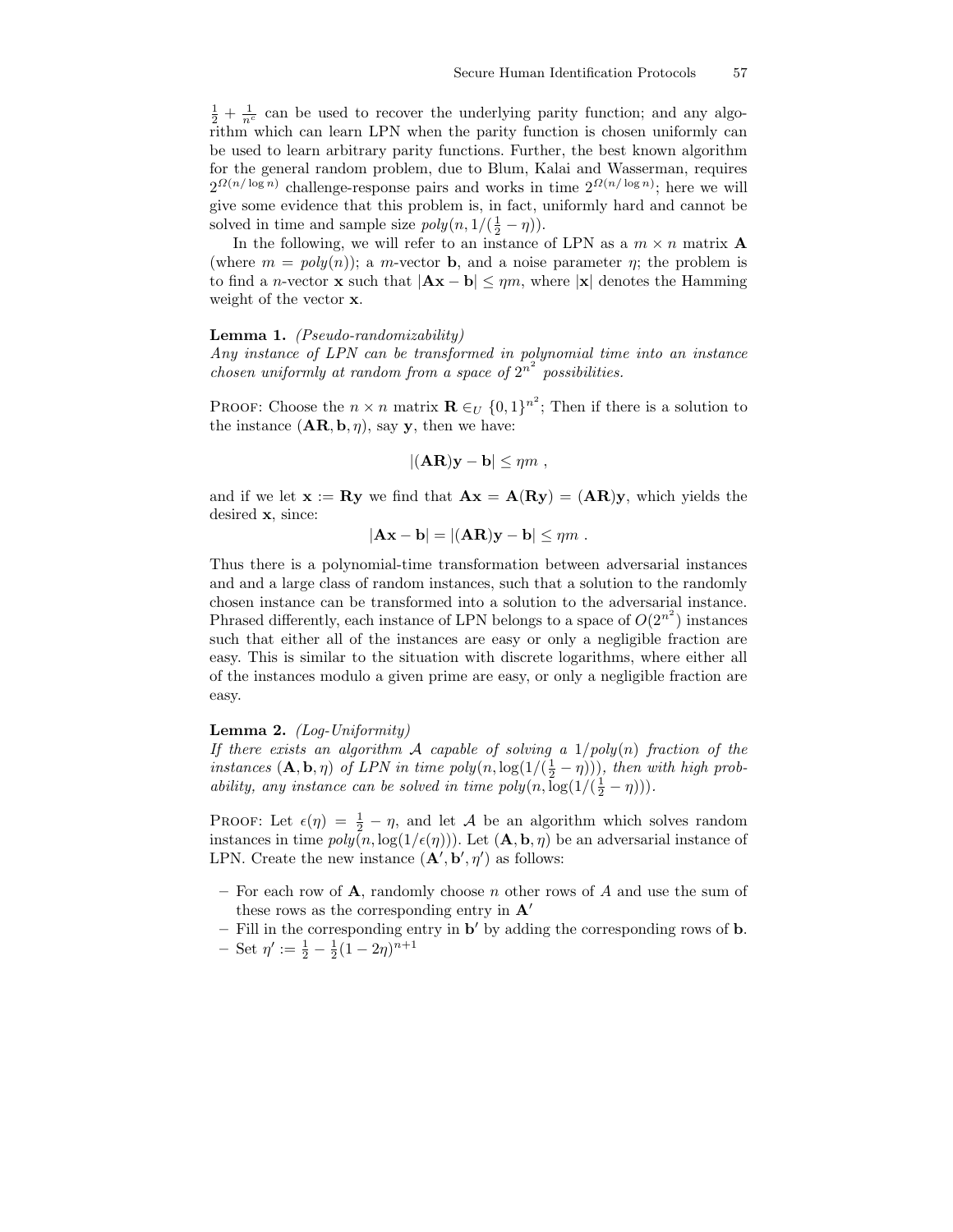Given the error rate  $\eta$  in the initial instance, the error rate  $\eta'$  is correct, by the following lemma (due to Blum, Kalai, and Wasserman):

**Lemma 3.** Let  $(a_1, b_1), \ldots, (a_s, b_s)$  be samples from  $(\mathbf{A}, \mathbf{b}, \eta)$ ; then  $b_1 + \ldots + b_s$ is the correct label for  $a_1 + \ldots + a_s$  with probability  $\frac{1}{2} + \frac{1}{2}(1 - 2\eta)^s$ .

The proof follows by induction on  $s$  [11]. The resulting instance is distributed uniformly; so with probability  $1/poly(n)$ , A solves it in time  $poly(n, \log(1/\epsilon(\eta')))$ . But note that:

$$
\epsilon(\eta') = \frac{1}{2}(1 - 2\eta')^{n+1}
$$
  
= 
$$
\frac{1}{2}(1 - 2(\frac{1}{2} - \epsilon(\eta)))^{n+1}
$$
  
= 
$$
\frac{1}{2}(2\epsilon(\eta))^{n+1}
$$

so that  $poly(n, \log(1/\epsilon(\eta'))) = poly(n, \log(1/\epsilon(\eta)))$ ; since the expected number of attempts to find an instance soluble by A is  $poly(n)$ , A solves adversarial instances in time  $poly(n, \log(1/\epsilon(\eta)))$ .

#### Conjecture 1. (Hardness of LPN)

LPN is uniformly hard in  $n$  and  $\eta$ : there is no algorithm to solve a uniformly chosen instance  $(\mathbf{A}, \mathbf{b}, \eta)$  in time  $poly(n, 1/(\frac{1}{2} - \eta))$  with non-negligible probability.

Evidence:

- (LPN) is not efficiently learnable in the statistical query model; combined with the uniformity results of Blum *et al* this suggests that uniformly chosen inputs are hard.
- The best known algorithm for the random case, given by Blum, Kalai, and Wasserman, has superpolynomial complexity.
- Lemmas 1 and 2.

This assumption is not unprecedented: the McEliece public-key cryptosystem [12] relies on a related assumption, and the pseudo-random generator proposed by Blum, Furst, Kearns and Lipton [10] is secure under a very similar assumption.

In adapting this problem to use by humans, we restrict the hamming weight of the secret vector  $x$  to be  $k$ , where  $k$  is roughly logarithmic in  $n$ , the length of the challenge. Rather than taking the inner product of vectors over  $GF(2)$ , challenges are vectors of decimal digits, and responses are the sum without carries (i.e., modulo 10) of the digits in the positions corresponding to the non-zero entries of x. Our best algorithm for solving instances of this related problem has complexity  $\binom{n}{k/2}$ . The algorithm proceeds by evaluating all possible hamming-weight  $k/2$ vectors on the challenges, and applying hashing to find pairs of vectors which sum to the correct response on roughly a fraction  $1 - \eta$  of challenges. Note that while this attack is better than the brute force approach of guessing all weight-k vectors – which has complexity  $\binom{n}{k}$  – the complexity is still superpolynomial when  $k$  is logarithmic in  $n$ .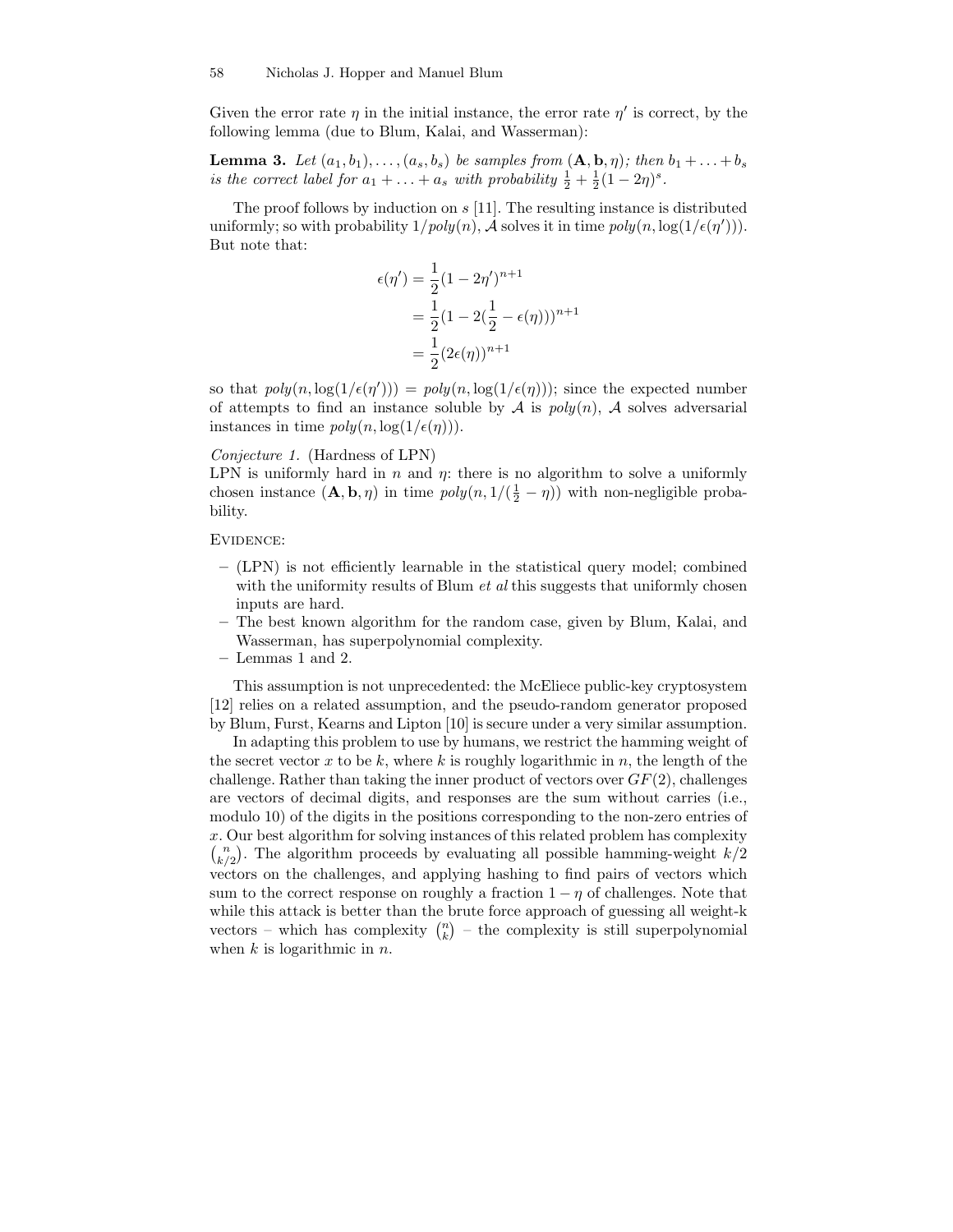### 3.2 Sum of k Mins

Let  $z = \langle (x_1, y_1), (x_2, y_2), \dots, (x_k, y_k) \rangle$  be a set of pairs  $(x_i, y_i)$  of integers mod *n*. Let  $\mathbf{v} \in \{0, \ldots, 9\}^n$ , and define  $f(\mathbf{v}, z)$  by:

$$
f(\mathbf{v},z) = \sum_{i=1}^{k} \min\{\mathbf{v}[x_i], \mathbf{v}[y_i]\} \bmod 10.
$$

Then the sum of k mins problem is: given m pairs  $(\mathbf{v}_1, u_1), \ldots (\mathbf{v}_m, u_m)$ , where  $\mathbf{v_i} \in \{0, ..., 9\}^n$ ,  $u_i \in \{0, ..., 9\}$ , and  $k \log_{10} n \le m \le \binom{n}{2}$ , find a set z such that  $u_i = f(\mathbf{v_i}, z)$  for all  $i = 1, \dots, m$ .

An algebraic approach to this problem is to form the system of equations given by:

$$
\begin{bmatrix} v_{1,1,2} & v_{1,1,3} & \dots & v_{1,n-1,n} \\ v_{2,1,2} & \dots & v_{2,i,j} & \dots \\ \vdots & & & \ddots & \\ v_{m,1,2} & \dots & v_{m,i,j} & \dots & v_{m,n-1,n} \end{bmatrix} \begin{bmatrix} z_{1,2} \\ \vdots \\ z_{i,j} \\ \vdots \\ z_{n-1,n} \end{bmatrix} = \begin{bmatrix} u_1 \\ u_2 \\ \vdots \\ u_m \end{bmatrix} \text{ (mod 10)},
$$

where  $v_{k,i,j} = \min\{v_{k}[i], v_{k}[j]\}, z_{i,j} = 1$  if  $(i,j) \in z$ , and  $1 \leq i < j \leq n$ . If  $m \geq {n \choose 2}$  we expect to solve this system uniquely by Gaussian elimination. When  $m \leq {n \choose 2}$ , on the other hand, this approach leads to a sparse subset sum problem. The best known algorithms for these instances have complexity roughly  $\binom{n(n-1)/2}{k/2}$  (which is greater than  $\binom{n}{k}$  when  $k > 3$ ).

Another approach to the problem is a form of maximum-likelihood estimation (MLE): for some subset of the locations in z, try all possible values, while modeling the remaining inputs to  $f(\cdot, z)$  as uniform random variables (an accurate model when the  $v_i$  are chosen at random). Choose the subset of locations which gives the best chance of observing the output values  $u_i$ . If the subset of z we are guessing has l locations, this algorithm has complexity  $\binom{n}{l}$ . However, to succeed in selecting correct locations, the algorithm may require many samples (perhaps more than  $\binom{n}{2}$ ).

For any distribution  $D$ , the maximum probability of distinguishing between  $\mathcal D$  and the uniform distribution on the same range U is  $\Delta(\mathcal D,U)$ , where

$$
\Delta(A, B) = \frac{1}{2} \sum_{e \in E} |Pr_A[e] - Pr_B[e]|,
$$

i.e., the statistical distance between A and B. Thus the expected minimum number of samples required to distinguish between  $\mathcal D$  and U is  $1/\Delta(\mathcal D,U)$ . Therefore calculating this distance for the distribution of the modulo 10 sum of  $k$  mins will help us develop lower bounds on the required sample complexity for MLE.

To calculate the statistical distance between  $k$  mins and uniformly random digits, we derive an expression which will allow us to calculate the probability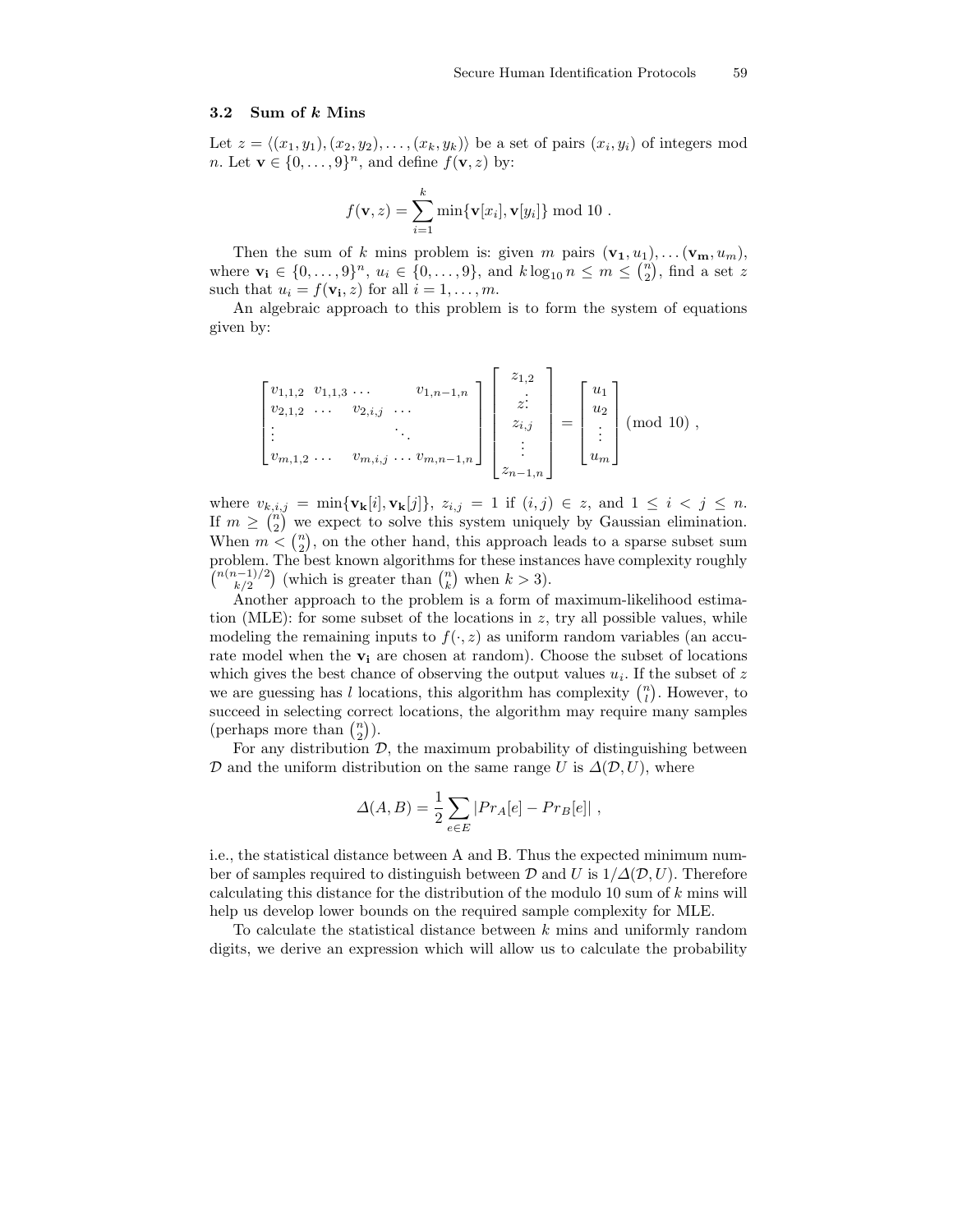#### 60 Nicholas J. Hopper and Manuel Blum

of obtaining a digit as the sum of k mins. Let  $P_d^k$  denote the probability of obtaining the digit  $d$  as a sum of  $k$  mins. Then the  $P_d^1$  are easily obtainable by enumerating all pairs of digits. For  $k > 1$ , we note that for each d, there are 10 ways to obtain  $d$  as the sum of  $k$  mins: for each digit  $d'$ , we obtain  $d'$  from one min and  $d - d'$  mod 10 from the other  $k - 1$  mins. In other words, we can write the recurrence  $P_d^k = \sum_{0 \le d' \le 9} P_{d-d'}^{k-1} P_{d'}^1$ , which leads to the observation that dynamic programming is sufficient for obtaining the distribution over  $k$  mins. Table 1 yields the result of applying this procedure to calculate the expected minimum sample complexity to distinguish between the uniform distribution on  $\{0, \ldots, 9\}$  and a sum of k mins, for  $k \leq 12$ .

Table 1. Distribution of sum of k mins, and expected minimum number of samples required to distinguish from uniform

|  | $k1$   2  3 |  |  |  |  |                                                                |
|--|-------------|--|--|--|--|----------------------------------------------------------------|
|  |             |  |  |  |  | #S 4 14 44 140 532 1346 4154 12848 39696 122682 379100 1171498 |

Note that the essential meaning of this table is that without guessing more than 12 locations from a challenge, an adversary cannot expect to use statistical procedures to learn a sum of 12 mins password with fewer than 1,171,498 challenge-response pairs. In general, we can protect against this attack by choosing k such that the number of required samples is greater than  $\binom{n}{2}$ , since  $\binom{n}{2}$ samples are sufficient for Gaussian elimination.

## 4 Security Against Passive Adversaries

In this section, we will give a protocol which is  $(p, k)$ -secure against passive adversaries but not against arbitrary adversaries. We also give some empirical evidence that it is  $(0.9, 0.25, 160)$ -human executable. Intuitively, C generates the coefficient matrix of some LPN instance while H generates the output vector and some errors. Thus after a number of repetitions C can be reasonably sure that H knows the shared secret vector **x**.

#### Protocol 1

**Shared Secrets:** H and C share a secret 0-1 vector **x** with  $|\mathbf{x}| = k$ .

#### Authentication:

- $(C_1)$  C sets  $i := 0$
- $-$  Repeat m times:
	- (c2) C selects a random challenge  $\mathbf{c} \in_R \{0,1\}^n$  and sends it to H
	- (H1) With probability  $1-\eta$ , H responds with  $r := \mathbf{c} \cdot \mathbf{x}$ , otherwise H responds with  $r := 1 - \mathbf{c} \cdot \mathbf{x}$ .
	- (c3) if  $r = \mathbf{c} \cdot \mathbf{x}$ , C increments *i*.
- (c<sub>4</sub>) if  $i \geq (1 \eta)m$ , C accepts H.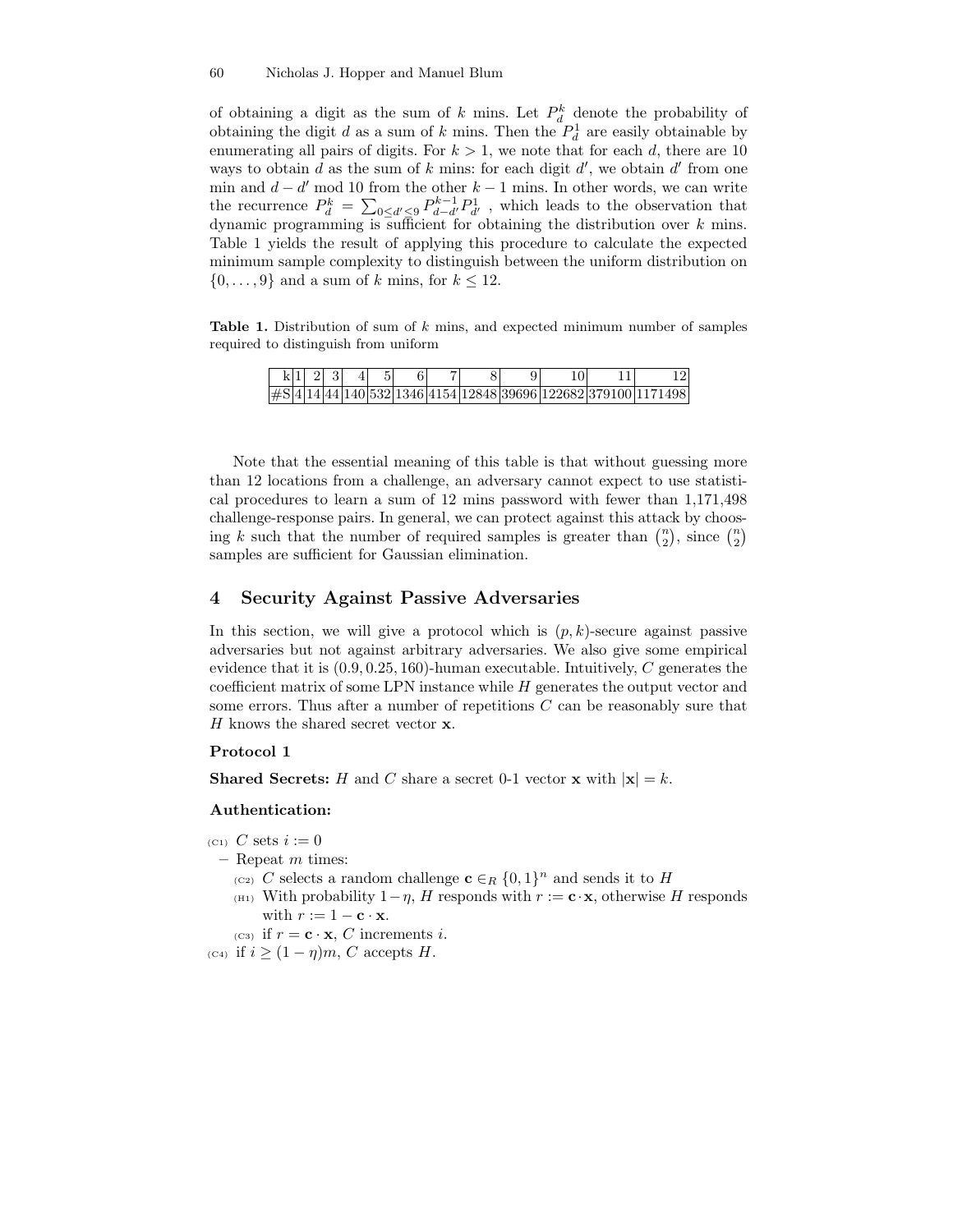**Theorem 1.** If H guesses random responses r, C will accept H with probability at most

$$
\left(\frac{1}{2}\right)^m \sum_{i=(1-\eta)m}^m \binom{m}{i} \leq e^{-c_0m} ,
$$

where  $c_0 \geq \frac{2}{3}$  is a constant depending only on  $\eta$ .

PROOF: Let  $X$  be the random variable denoting the number of times  $H$  guesses correctly; since this probability is at most  $\frac{1}{2}$ , the probability of guessing correctly exactly *i* times out of *m* is  $\binom{m}{i} \left(\frac{1}{2}\right)^m$ ; the first result follows from summing the probabilities of guessing correctly  $(1 - \eta)m$  or more times; the second result follows by a Chernoff bound with  $c_0 = (3 - 2\eta)^2/6 \ge (3 - 1)^2/6 = \frac{2}{3}$ .

**Theorem 2.** If LPN is hard, then Protocol 1 is  $(e^{-\frac{2}{3}m}, poly(n))$  - secure against a passive adversary.

Proof: Obvious. Since a passive adversary can only observe challenge-response pairs  $(c, r)$ , obtaining the secret **x** can only be accomplished via solving the LPN problem.

Unfortunately, as previously mentioned, this protocol is not secure against an active adversary: suppose  $M$  can insert arbitrary challenges into the interaction; then M can record  $n/m(1-\eta)^2$  successful authentications and replay them back to H, discarding  $(c, r)$  pairs which do not match; the remaining pairs will have no errors and can be solved by Gaussian elimination. Additionally, this protocol must be iterated many times in order to achieve any sort of security.

As an additional consideration for the human user, the challenges c could be selected from  $\{0, \ldots, 9\}^n$  and the arithmetic done modulo 10, a natural base for many humans. This reduces the number of iterations necessary for a given security level by a constant factor. It also requires modifying the method of making an error: in cases when an error is to be made, the response should be chosen uniformly from  $\{0, \ldots, 9\}$ .

Note that assuming the best known attack complexity is optimal, we can choose parameters which will provide ample security in this setting. For example, when  $n = 1000$  and  $k = 19$ , the best known attack's complexity of  $\binom{n}{\lfloor k/2 \rfloor}$  is roughly  $2^{78}$ . This compares favorably with common minimum strength guidelines for choosing cryptographic parameters.

To assess the property of human executability, we conducted the following experiment. A computer implementing this authentication system with  $m = 7$ ,  $\eta = \frac{1}{7}$ ,  $n = 200$  and  $k = 15$  was attached to a Coke machine in our department's lounge. The system was also implemented as a web page, which provided a tutorial in its use. Students and faculty were permitted to access the web page as often as they wished, and a free Coke was given to anyone who could successfully authenticate himself to the computer attached to the coke machine. In a one week period, 54 users attempted 195 authentications and successfully completed 155. The average time per successful authentication was 166 seconds, and the average time per unsuccessful authentication was 171 seconds. Thus it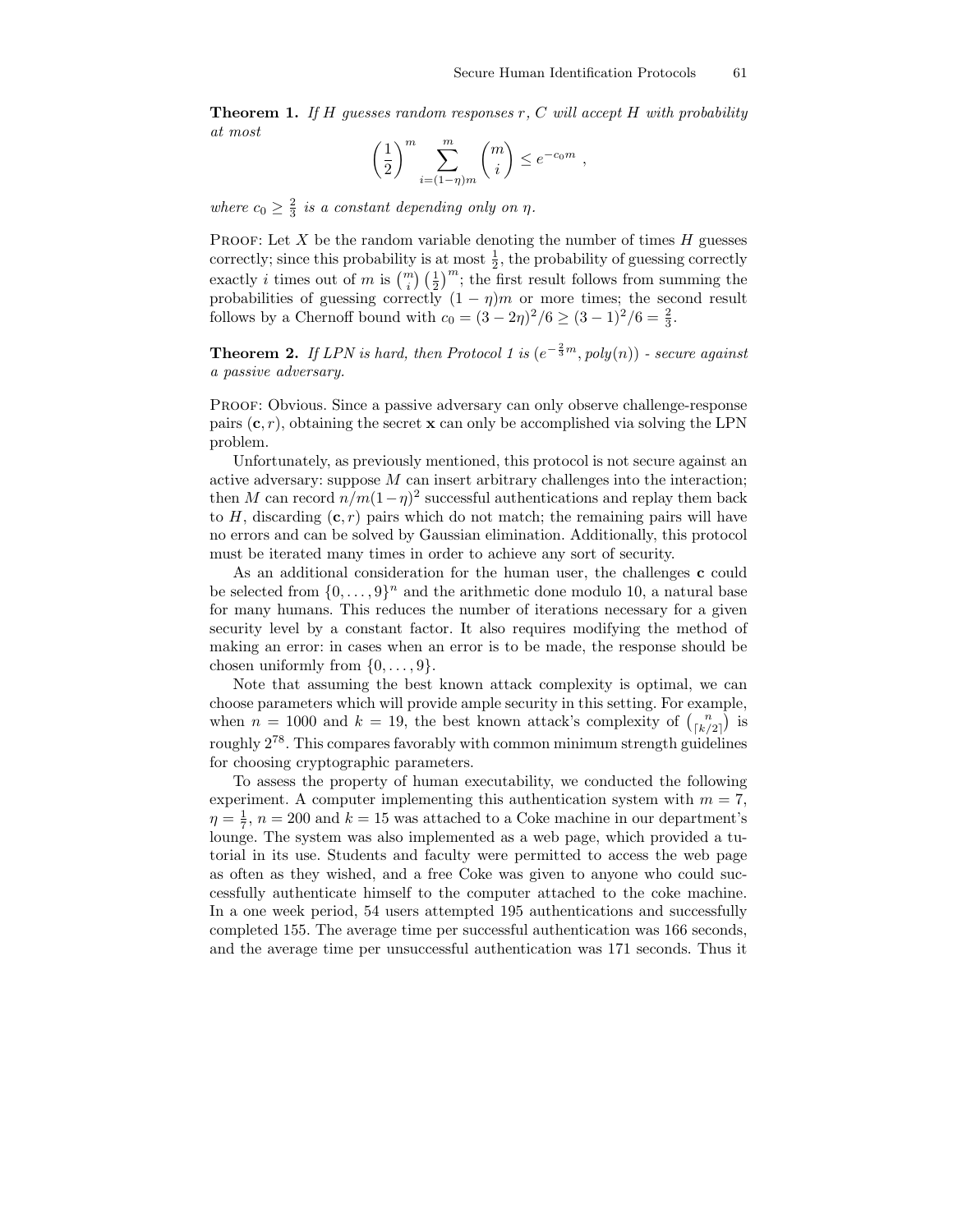is empirically clear that there is some value  $\alpha$  for which this is a  $(\alpha, .25, 160)$ human executable identification protocol which is secure against computationally bounded eavesdropping adversaries.

### 5 Security Against Arbitrary Adversaries

The protocol of the previous section is quite insecure against an adversary who is capable of modifying the communications between  $H$  and  $C$ . For example, by simply replaying the same challenge  $\bf{r}$  back to  $\bf{H}$  several times,  $\bf{\cal{A}}$  can compute the true value of  $\mathbf{r} \cdot \mathbf{x}$  and thus after collecting n such error-free values, can learn the secret  $x$  by Gaussian elimination. Even if we simply replace weight- $k$  LPN by sum of  $\lceil k/2 \rceil$  mins, the problem persists. That is, while simply replaying the same challenge to H will no longer allow  $A$  to learn the secret z, replaying the same challenge with a slight change — for example, changing a single  $'9'$  to a  $'0'$ — will still allow A to learn the secret z with  $O(n)$  well-chosen challenges.

Thus we seek to make it difficult for  $A$  to submit arbitrary challenges to  $H$ in place of those sent by  $C$ . To do so, we will introduce two mechanisms. First, Error-Correcting Challenges have the property that it with very high probability a challenge cannot be modified in a small number of locations. Second, we require the challenges to satisfy some concept which is hard to learn without membership queries, such as satisfying  $f(\mathbf{r}, z) = 0 \text{ mod } 10$  for an independent  $k$ -mins password z.

### 5.1 Error-Correcting Challenges

Blum et al. [13] show how a function which is linear with probability  $1-\delta$  can be self-corrected to a linear function which matches the given function with probability 1−2δ. Self-correction of this form is used in many Probabilistically Checkable Proof (PCP) arguments. We propose that a similar error-detecting/selfcorrecting approach can be applied to the challenges in our system, resulting in a system which has the property that with high probability an adversary cannot make local changes to a challenge.

The protocol proposed in this document will use the self-correction algorithm of [13] to achieve this goal. A legitimate challenge will consist of  $w \times h$  10  $\times$  10 squares of digits, or  $n = 100wh$  digits. Each square will be generated by choosing 3 digits  $(a, b, c)$  uniformly at random; then the digit at location x, y will have the value  $L(x, y) = ax + by + c \mod 10$ . Linearity can be tested by choosing a random point  $x \pmod{10}$  and random offset mod 10,  $r$ , and testing whether  $L(x) = L(x+r) - L(r) + L(0)$ . If a challenge square passes this test several times then we say that it is close to linear, and in the subsequent phase we will access the value of a location  $x$  by accessing its "self-corrected" value at the randomly chosen offset r, which is given by  $L(x + r) - L(r) + L(0)$ . Thus if we reject a challenge which contains a highly non-linear square and self-correct otherwise, with high probability an adversary will be unable to effect a local change to a challenge.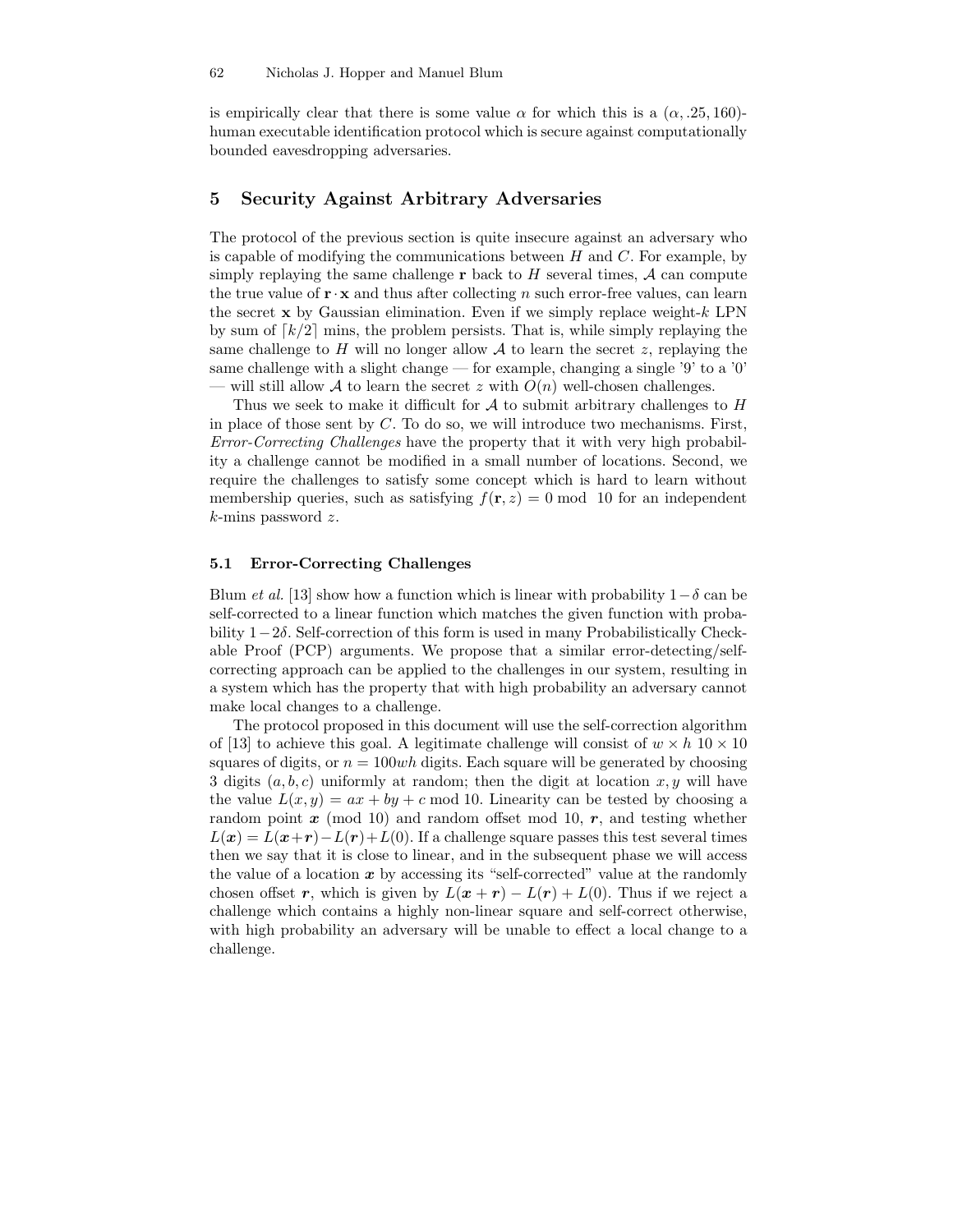#### 5.2 The Protocol

Coupled with a deterministic response protocol to prevent replay attacks, we obtain the protocol outlined below.

### Protocol 2

**Shared Secrets:** H and C share two sum of k mins secrets  $p_1$  and  $p_2$ , and a secret digit d. As in Section 3, we denote by  $f(c, p_i)$  the result of taking the sum of the self-corrected min of each pair in  $p_i$  for the challenge c.

Authentication: Repeat m times for confidence  $10^{-m}$ :

 $(c_1)$  Uniformly pick wh sets of parameters  $(a_i, b_i, c_i)$  and form the error-correcting challenge for these parameters,  $c = ECC(a, b, c)$ . If  $f(c, p_1) \neq d$ , repeat until the condition holds. Send the resulting challenge to  $H$ :

$$
C \to H : c = ECC(a, b, c) .
$$

- $(H_1)$  Test each square for linearity. Reject if any square is not close to linear. (Report a network infiltration to system administrator and choose a new password)
- $_{(H2)}$  Check that  $f(c, p_1) = d$ . If not, reject and report a network infiltration to system administrator.
- $_{(H3)}$  Respond with the self-corrected sum of mins for the password  $p_2$ :

$$
H \to C : r = f(c, p_2) .
$$

(c<sub>2</sub>) Reject if  $r \neq f(c, p_2)$ .

C accepts  $H$  if it has not rejected after  $m$  rounds.

Intuitively, we use self-correction on error-correcting challenges to make it infeasible for an adversary to make local changes to a challenge. Thus, to make a membership query, the adversary must make global changes to the challenge, yet since  $f(\cdot, p_1)$  is distributed essentially uniformly any global change will be caught with probability at least 0.9.

Thus heuristically, we have a protocol which is  $(0.1, 0.1, \binom{n}{2})$ -detecting against computationally bounded adversaries. With the challenge size  $n = 900, k = 12$ and  $m = 6$ , the best known attack on sum of k mins given fewer than  $\binom{n}{2}$  samples has complexity greater than  $\binom{900}{12}$ , which is roughly  $2^{89}$ . Thus the security of the system appears to be quite high.

It seems reasonable that a human can learn to do linearity testing on sight, since error-correcting challenges form distinctive patterns of digits; thus the human computational load in this protocol may be as low as 96 base 10 sums and 24 mins to compute the response to a single challenge. For confidence  $10^{-6}$ , this translates to a protocol which requires a minimum of 576 base 10 sums plus considerable search effort. Therefore, while this protocol offers a great deal of security against arbitrary computationally bounded adversaries, it seems unlikely to be of practical significance on its own.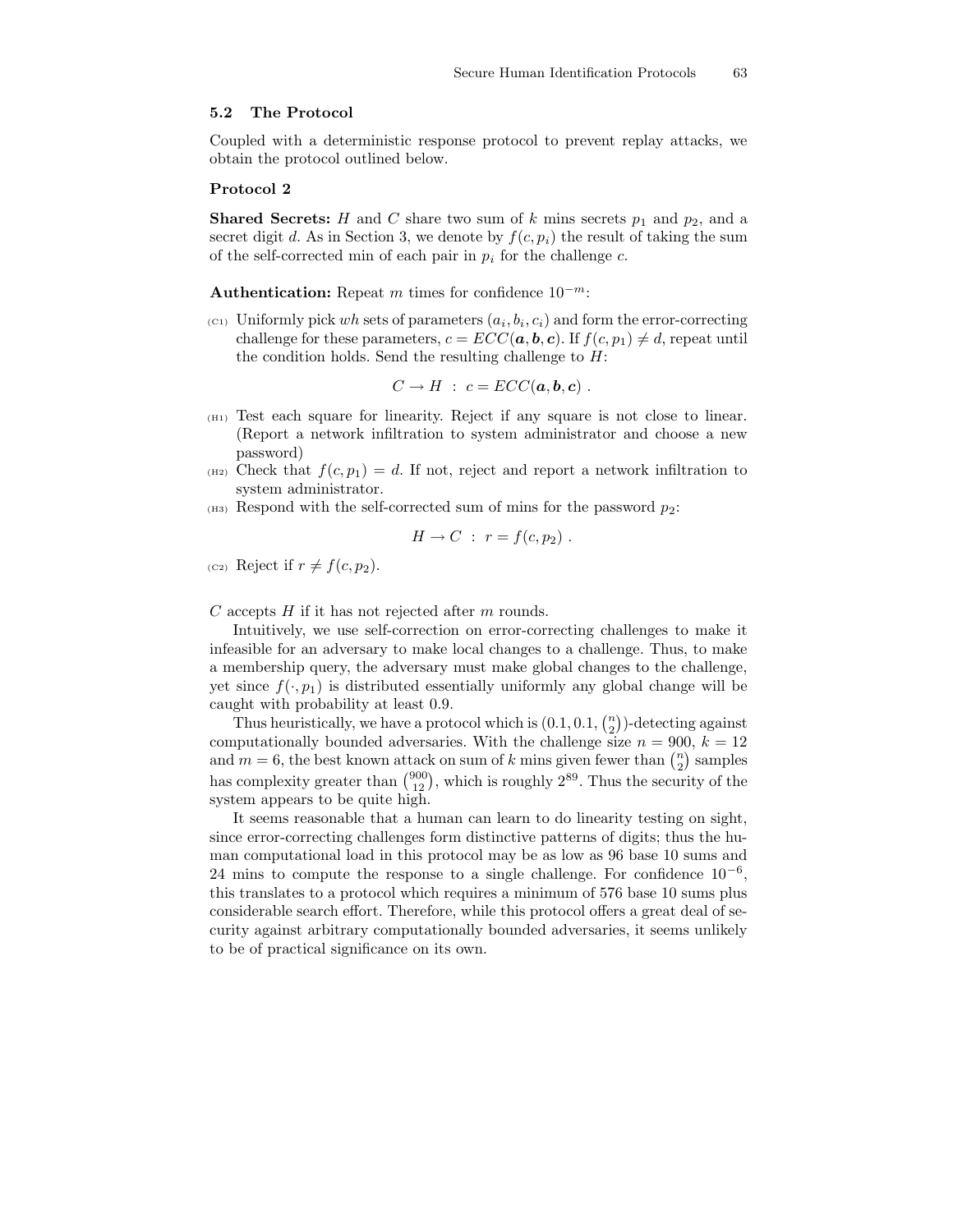# 6 Some Inherent Limitations

The approach to human-executable primitives taken here has some inherent limitations which may, unfortunately, make it difficult to improve on these protocols without a new approach. We now consider a large class of "similar" protocols in which the shared secret is a set of  $k$  of relevant locations in a *n*-digit challenge. We will show that, assuming the "meet in the middle" attack of time complexity  $O({n \choose k/2})$  is optimal, there is no significantly harder function in this class, computationally speaking, than parity with noise.

We model the human as a finite automaton which sequentially processes  $k$ inputs by transitions between states in the range  $\{1, \ldots, Q\}$  and which gives an output in the range  $\{1, \ldots, d\}$ . Since humans have highly bounded memory, this model seems fitting for human computation in this application. We assume that the transition table for this automaton may change between inputs but is publicly known.

Now consider an attack which uses m challenge-response pairs and processes all sequences of locations of length  $k/2$ . For each location sequence, the automaton is run forward  $k/2$  steps, producing a string in the range  $\{1, \ldots, d\}^m$ . This string and its location are inserted in a hash table with  $Q<sup>m</sup>$  spaces. Also, for each sequence of  $k/2$  locations, for each challenge, the automaton is started from each intermediate state  $\{1, \ldots, Q\}$  and the list of intermediate states which produced the correct response is retained. For each challenge, the expected number of intermediate states retained will be  $Q/d$ . Thus we will expect approximately  $(Q/d)^m$  sequences of intermediate states to match the correct responses for each sequence of  $k/2$  locations; each of these intermediate state sequences can be inserted into the same hash table of size  $Q^m$ . Any match in the hash table between a "first-half" sequence and a "second-half" sequence suggests a length k sequence of locations which matches on the  $m$  challenge-response pairs under consideration; such a sequence can be tested against the  $O(k \log_d n)$  challenge-response pairs required to uniquely determine the secret k locations.

Now we assess the total computational work factor for this attack. First, for each sequence of  $k/2$  locations,  $(Q/d)^m$  length-m sequences must be inserted into the hash table, for a total of  $O((Q/d)^m n^{k/2})$  work. Also, each collision between a "first-half" sequence and a "second-half" sequence will require some work to check against the full set of challenge-response pairs. For an appropriate family of universal hash functions, the expected number of collisions will be

$$
\frac{n^{k/2} \times (Q/d)^m n^{k/2}}{Q^m} = \frac{n^k}{d^m}
$$

.

Choosing m to minimize the sum  $(Q/d)^m n^{k/2} + \frac{n^k}{d^m}$  results in the choice

$$
m = \frac{\log \frac{n^{k/2} \log d}{\log(Q/d)}}{\log Q} ,
$$

and gives the total work factor

$$
O(n^{k(1-\frac{\log d}{2\log Q})})\;.
$$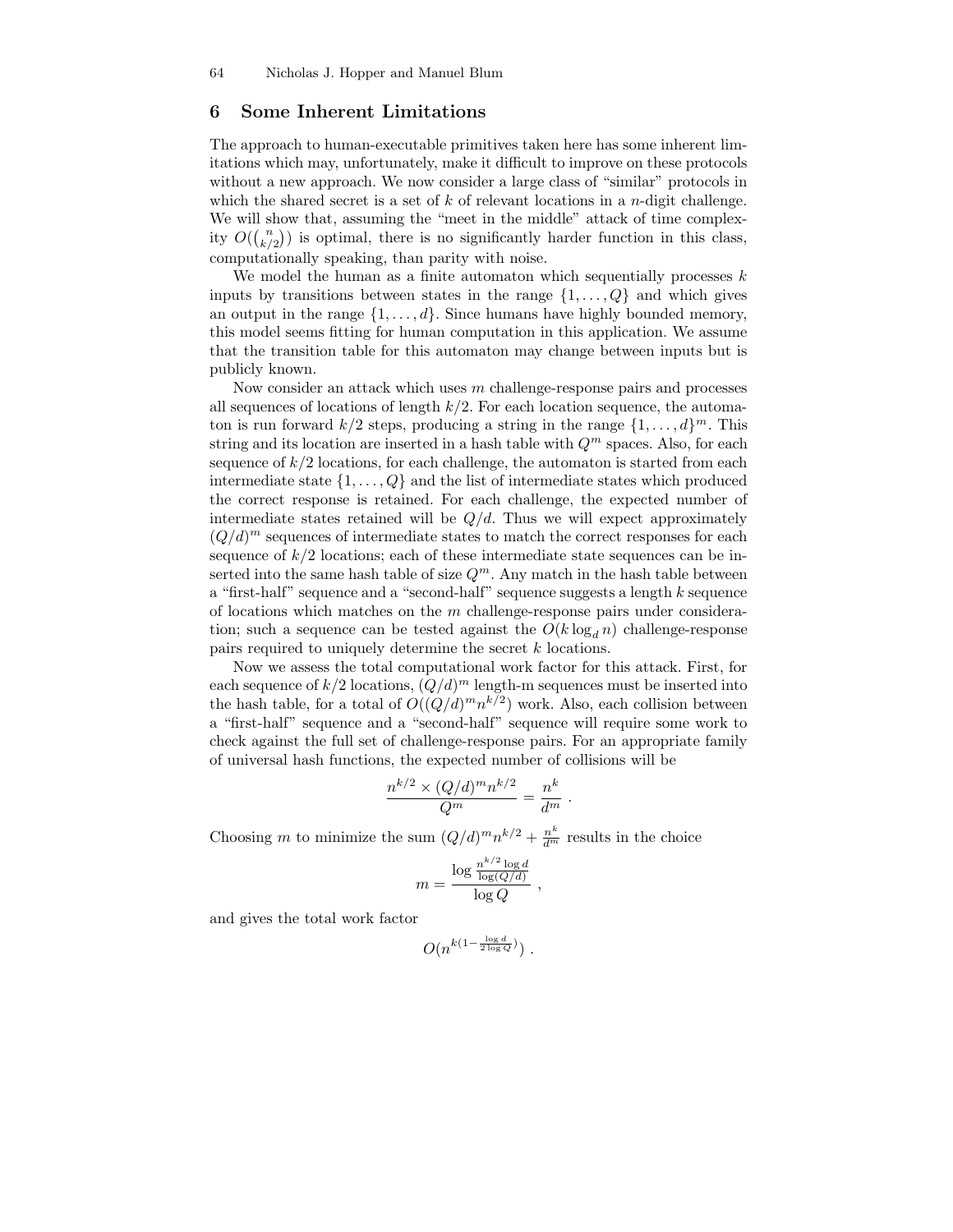Thus if d and Q are close, or equal as in our protocols, an attacker can always break such a protocol by guessing only about half of the shared secret. On the other hand, decreasing d relative to Q increases the number of challenges a user must respond to for a given confidence level, while increasing Q adds to the cognitive load on the human. Thus while some incremental improvement in the computational security of our protocols may be possible, overall our choice of primitives represent a close to optimal tradeoff between computational difficulty and human cognitive load for this class of protocols.

# 7 Conclusions

We believe that the search for protocols providing secure, reusable authentication to unaided humans is an interesting and important pursuit for the cryptographic community. In this paper, we have shown that no current solutions to this problem exist. We have provided definitions that we believe are reasonable goals for such protocols, and we have given protocols which achieve the security conditions attached to these goals. While we do not argue that the protocols we present are practical solutions to this problem – executing the protocols and remembering the secrets seem too hard – we believe that they are surprisingly close to practical while offering a good deal of security. Thus we believe that they suggest that more practical solutions may exist, which can match or even exceed their security conditions. We invite the reader to surpass them.

## Acknowledgements

The authors wish to thank Avrim Blum for several discussions concerning the difficulty of parity with noise, Moni Naor for pointing out that the subset sum meet-in-the-middle attack can still be applied in the presence of noise, and Preston Tollinger for conducting the Coke Machine experiment. This material is based upon work supported under a National Science Foundation Graduate Research Fellowship.

# References

- 1. Fiat, A., Shamir, A.: How to prove yourself: Practical solutions to identification and signature problems. In Odlyzko, A.M., ed.: Advances in Cryptology— CRYPTO '86. Volume 263 of Lecture Notes in Computer Science., Springer-Verlag, 1987 (1986) 186–194
- 2. Lamport, L.: Password authentication with insecure communication. Communications of the ACM 24 (1981)
- 3. Matsumoto, T., Imai, H.: Human identification through insecure channel. In Davies, D.W., ed.: Advances in Cryptology—EUROCRYPT 91. Volume 547 of Lecture Notes in Computer Science., Springer-Verlag (1991) 409–421